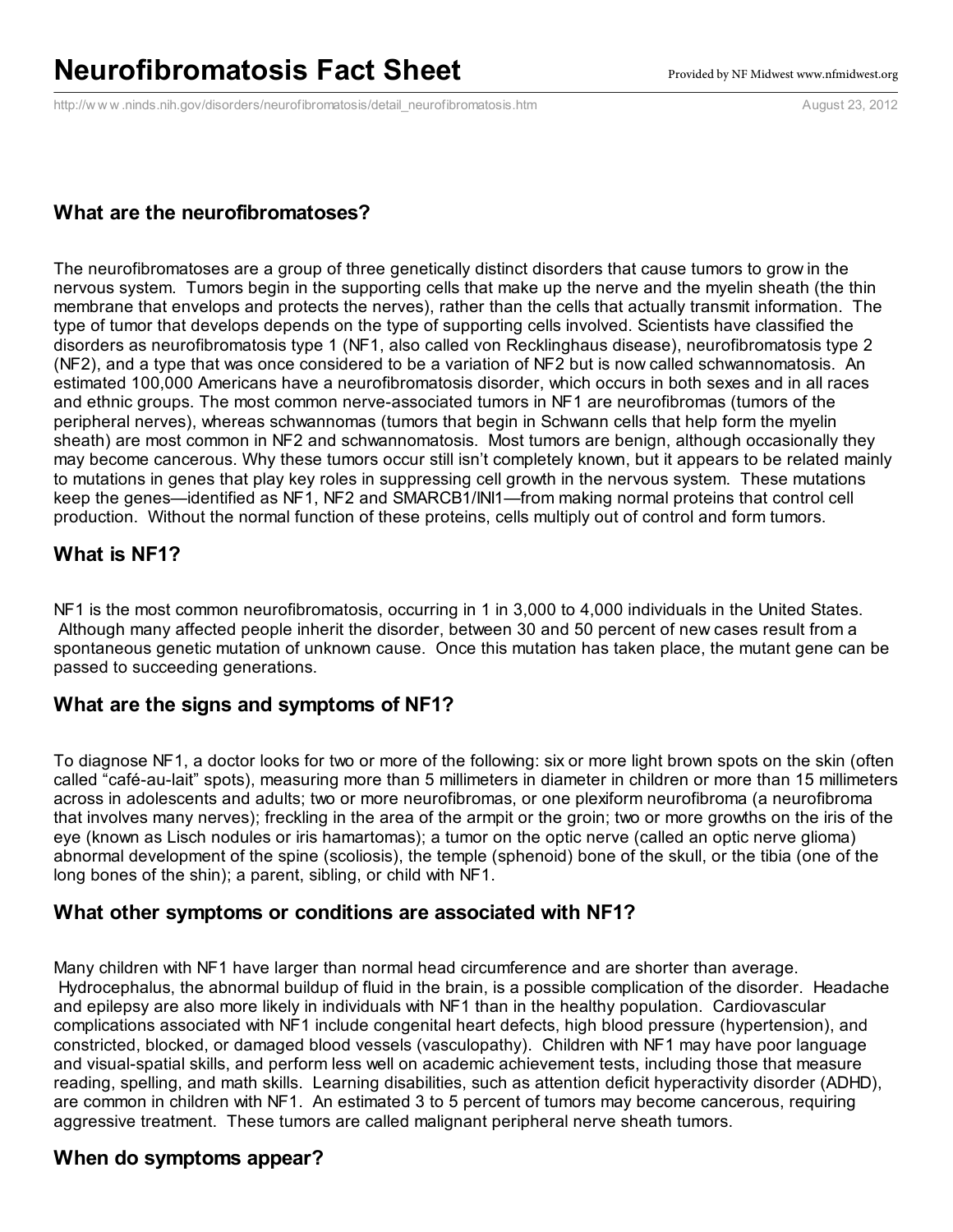Symptoms, particularly the most common skin abnormalities-café-au-lait spots, neurofibromas, Lisch nodules, and freckling in the armpit and groin-are often evident at birth or shortly afterwards, and almost always by the time a child is 10 years old. Because many features of these disorders are age dependent, a definitive diagnosis may take several years.

### **What is the prognosis for someone with NF1?**

NF1 is a progressive disorder, which means most symptoms will worsen over time, although a small number of people may have symptoms that remain constant. It isn't possible to predict the course of an individual's disorder. In general, most people with NF1 will develop mild to moderate symptoms. Most people with NF1 have a normal life expectancy. Neurofibromas on or under the skin can increase with age and cause cosmetic and psychological issues.

# **How is NF1 treated?**

Scientists don't know how to prevent neurofibromas from growing. Surgery is often recommended to remove tumors that become symptomatic and may become cancerous, as well as for tumors that cause significant cosmetic disfigurement. Several surgical options exist, but there is no general agreement among doctors about when surgery should be performed or which surgical option is best. Individuals considering surgery should carefully weigh the risks and benefits of all their options to determine which treatment is right for them. Treatment for neurofibromas that become malignant may include surgery, radiation, or chemotherapy. Surgery, radiation and/or chemotherapy may also be used to control or reduce the size of optic nerve gliomas when vision is threatened. Some bone malformations, such as scoliosis, can be corrected surgically. Treatments for other conditions associated with NF1 are aimed at controlling or relieving symptoms. Headache and seizures are treated with medications. Since children with NF1 have a higher than average risk for learning disabilities, they should undergo a detailed neurological exam before they enter school. Once these children are in school, teachers or parents who suspect there is evidence of one or more learning disabilities should request an evaluation that includes an IQ test and the standard range of tests to evaluate verbal and spatial skills.

## **What is NF2?**

This rare disorder affects about 1 in 25,000 people. Approximately 50 percent of affected people inherit the disorder; in others the disorder is caused by a spontaneous genetic mutation of unknown cause. The hallmark finding in NF2 is the presence of slow-growing tumors on the eighth cranial nerves. These nerves have two branches: the acoustic branch helps people hear by transmitting sound sensations to the brain; and the vestibular branch helps people maintain their balance. The characteristic tumors of NF2 are called vestibular schwannomas because of their location and the types of cells involved. As these tumors grow, they may press against and damage nearby structures such as other cranial nerves and the brain stem, the latter which can cause serious disability. Schwannomas in NF2 may occur along any nerve in the body, including the spinal nerves, other cranial nerves, and peripheral nerves in the body. These tumors may be seen as bumps under the skin (when the nerves involved are just under the skin surface) or can also be seen on the skin surface as small (less than 1 inch), dark, rough areas of hairy skin. In children, tumors may be smoother, less pigmented, and less hairy. Although individuals with NF2 may have schwannomas that resemble small, flesh-colored skin flaps, they rarely have the café-au-lait spots that are seen in NF1. Individuals with NF2 are at risk for developing other types of nervous system tumors, such as ependymomas and gliomas (two tumor types that grow in the spinal cord) and meningiomas (tumors that grow along the protective layers surrounding the brain and spinal cord). Affected individuals may develop cataracts at an earlier age or changes in the retina that may affect vision. Individuals with NF2 may also develop problems with nerve function independent of tumors, usually symmetric numbness and weakness in the extremities, due to the development of a peripheral neuropathy.

### **What are the signs and symptoms of NF2?**

To diagnose NF2, a doctor looks for the following: bilateral vestibular schwannomas; or a family history of NF2 (parent, sibling, or child) plus a unilateral vestibular schwannoma before age 30; or any two of the following: o glioma;o meningioma,o schwannoma; oro juvenile posterior subcapsular/lenticular opacity (cataract) or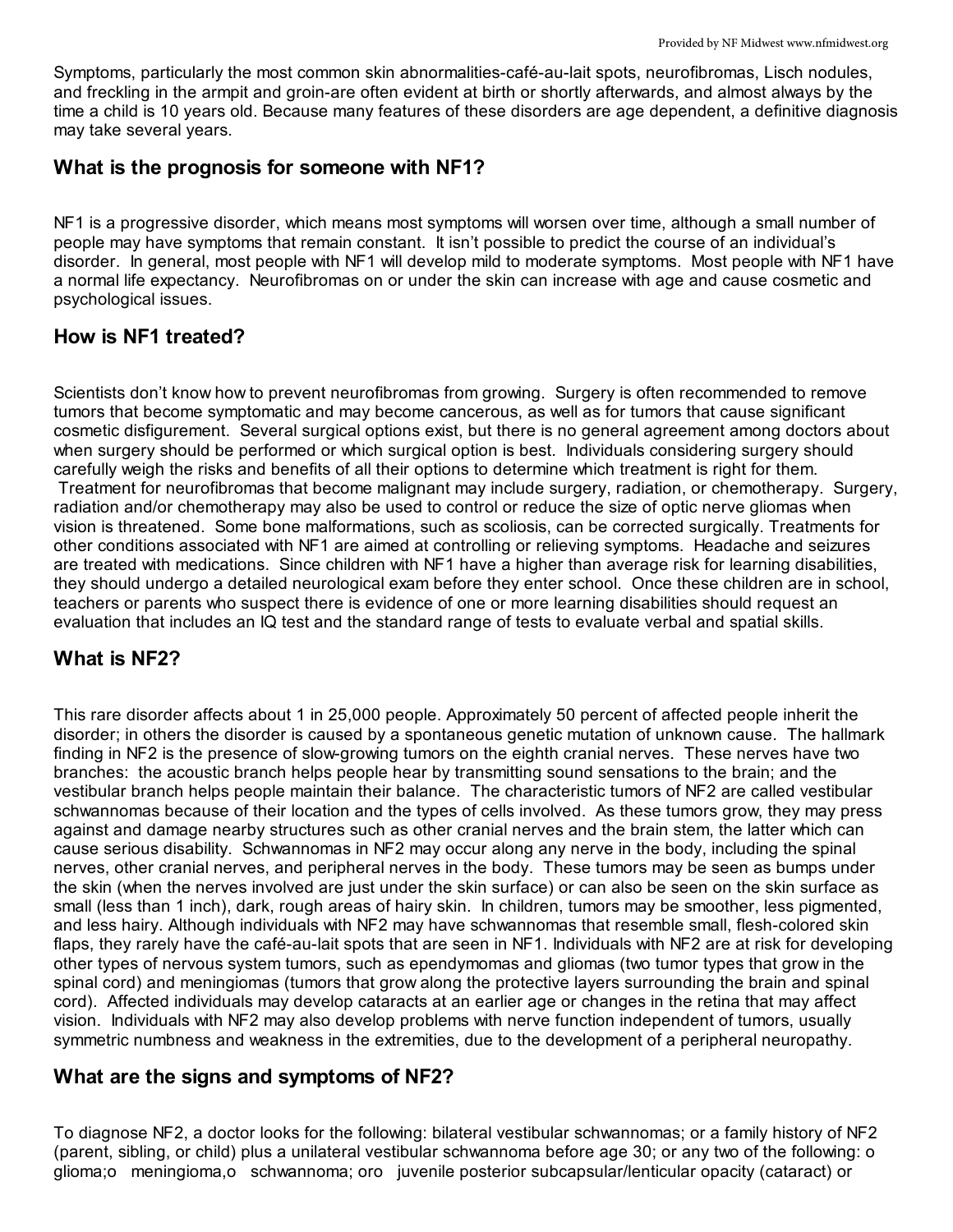juvenile cortical cataract.

# **When do symptoms appear?**

Signs of NF2 may be present in childhood but are so subtle that they can be overlooked, especially in children who don't have a family history of the disorder. Typically, symptoms of NF2 are noticed between 18 and 22 years of age. The most frequent first symptom is hearing loss or ringing in the ears (tinnitus). Less often, the first visit to a doctor will be because of disturbances in balance, visual impairment (such as vision loss from cataracts), weakness in an arm or leg, seizures, or skin tumors.

# **What is the prognosis for someone with NF2?**

Because NF2 is so rare, few studies have been done to look at the natural progression of the disorder. The course of NF2 varies greatly among individuals, although inherited NF2 appears to run a similar course among affected family members. Generally, vestibular schwannomas grow slowly, and balance and hearing deteriorate over a period of years. A recent study suggests that an earlier age of onset and the presence of meningiomas are associated with greater mortality risk.

# **How is NF2 treated?**

NF2 is best managed at a specialty clinic with an initial screening and annual follow-up evaluations (more frequent if the disease is severe). Improved diagnostic technologies, such as magnetic resonance imaging (MRI), can reveal tumors of the vestibular nerve as small as a few millimeters in diameter. Vestibular schwannomas grow slowly, but they can grow large enough to engulf one of the eighth cranial nerves and cause brain stem compression and damage to surrounding cranial nerves. Surgical options depend on tumor size and the extent of hearing loss. There is no general agreement among doctors about when surgery should be performed or which surgical option is best. Individuals considering surgery should carefully weigh the risks and benefits of all options to determine which treatment is right for them. Surgery to remove the entire tumor while it's still small might help preserve hearing. If hearing is lost during this surgery, but the auditory nerve is maintained, the surgical placement of a cochlear implant (a device placed in the inner ear, or cochlea, that processes electronic signals from sound waves to the auditory nerve) may be an option to improve hearing. As tumors grow larger, it becomes harder to surgically preserve hearing and the auditory nerve. The development of the penetrating auditory brain stem implant (a device that stimulates the hearing portions of the brain) can restore some hearing in individuals who have completely lost hearing and do not have an auditory nerve present. Surgery for other tumors associated with NF2 is aimed at controlling or relieving symptoms. Surgery also can correct cataracts and retinal abnormalities.

# **What is schwannomatosis?**

Schwannomatosis is a rare form of neurofibromatosis that is genetically and clinically distinct from NF1 and NF2. Inherited forms of the disorder account for only 15 percent of all cases. Researchers have identified a mutation of the SMARCB1/INI1 gene that is associated with the familial form of the disease but don't fully understand what causes the intense pain that characterizes this disorder.

# **What are the signs and symptoms of schwannomatosis?**

The distinguishing feature of schwannomatosis is the development of multiple schwannomas everywhere in the body except on the vestibular nerve. The dominant symptom is pain, which develops as a schwannoma enlarges, compresses nerves, or presses on adjacent tissue. Some people experience additional neurological symptoms, such as numbness, tingling, or weakness in the fingers and toes. Individuals with schwannomatosis do not have neurofibromas. About one-third of individuals with schwannomatosis have tumors limited to a single part of the body, such as an arm, leg, or a segment of the spine. Some people develop many schwannomas, while others develop only a few.

# **What is the prognosis for someone with schwannomatosis?**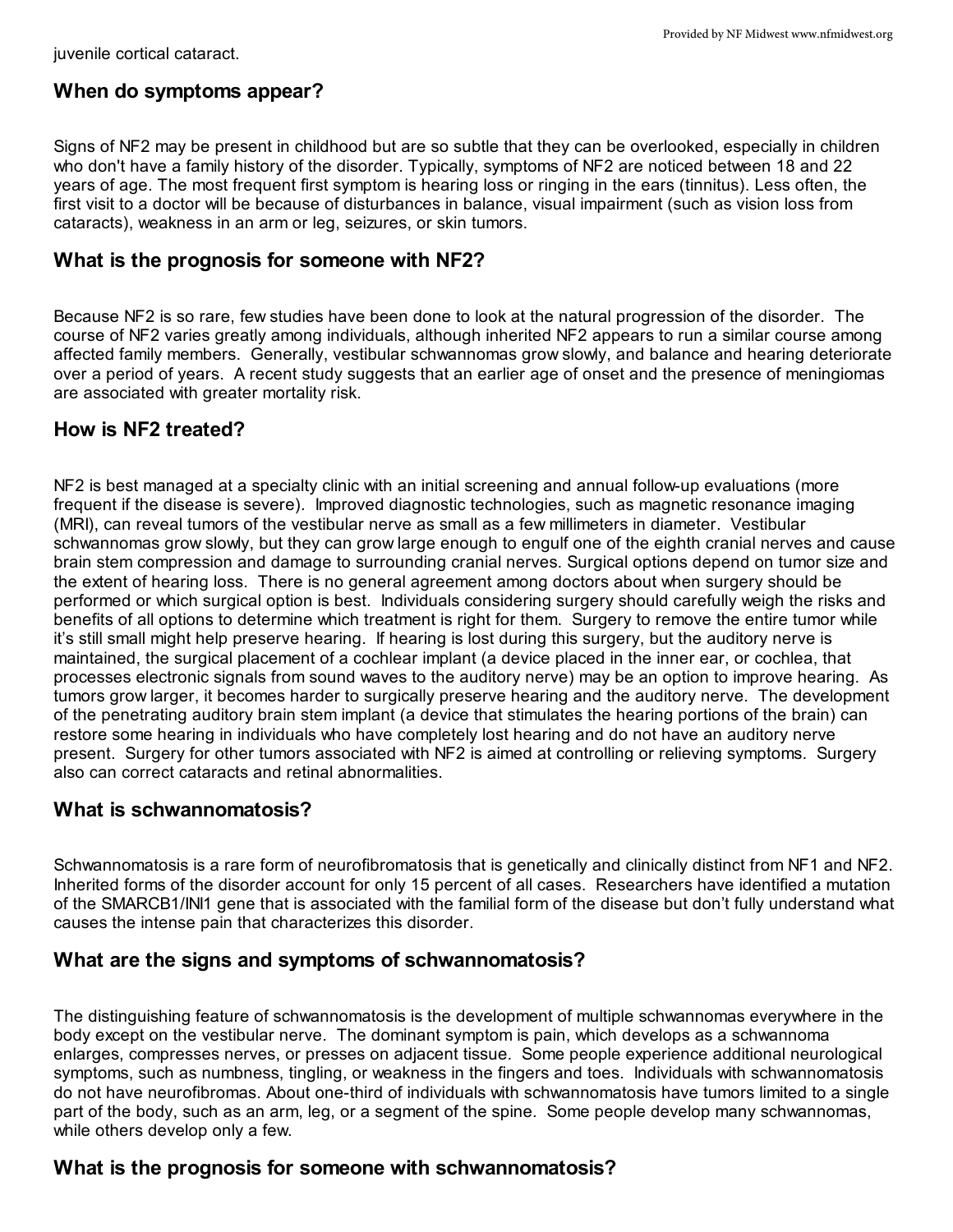Anyone with schwannomatosis experiences some degree of pain, but the intensity varies. A small number of people have such mild pain that they are never diagnosed with the disorder. Most people have significant pain, which can be managed with medications or surgery. In some extreme cases, pain will be so severe and disabling it will keep people from working or leaving the house.

### **How is schwannomatosis treated?**

There is no currently accepted medical treatment or drug for schwannomatosis, but surgical management is often effective. Pain usually subsides when tumors are removed completely, although it may recur should new tumors form. When surgery isn't possible, ongoing monitoring and management of pain in a multidisciplinary pain clinic is advisable.

# **Are there prenatal tests for the neurofibromatoses?**

Clinical genetic testing can confirm the presence of a mutation in the NF1 gene. Prenatal testing for the NF1 mutation is also possible using amniocentesis or chorionic villus sampling procedures. Genetic testing for the NF2 mutation is sometimes available, but is accurate only in about 65 percent of those individuals tested. Prenatal or genetic testing for schwannomotosis currently does not exist.

## **What research is being done on the neurofibromatoses?**

The National Institute of Neurological Disorders and Stroke (NINDS), one of the National Institutes of Health (NIH), is the primary federal supporter of research on neurological diseases. The Institute sponsors basic studies aimed at understanding normal and abnormal development of the brain and nervous system, as well as clinical trials to improve the diagnosis and treatment of neurological disorders. In conjunction with the other NIH institutes, the NINDS supports research focused on finding better ways to prevent, treat, and ultimately cure the neurofibromatoses. In the mid-1990s, research supported by the NINDS located the exact position of the NF1 gene on chromosome 17. The gene has been cloned and its structure continues to be analyzed. The NF1 gene makes a large and complex protein called neurofibromin, which is primarily active in nervous system cells as a regulator of cell division and functions as a kind of molecular brake to keep cells from over-multiplying. In addition to work on NF1, intensive efforts have led to the identification of the NF2 gene on chromosome 22. As in NF1, the NF2 gene product is a tumor-suppressor protein (called merlin or schwannomin). Ongoing NINDSsponsored research continues to discover additional genes that appear to play a role in NF-related tumor suppression or growth. Continuing research on these genes and their proteins is beginning to reveal how this novel family of growth regulators controls tumors formation and growth. Understanding the molecular pathways and mechanisms that govern these key proteins and their activities will offer scientists exciting opportunities to design drugs that could replace the missing proteins in people who have the neurofibromatoses, and return their cell production to normal. Current basic and clinical research is aimed at understanding how the genetic mutations that cause the benign tumors of NF1 also cause neurons and neural networks to form abnormally during fetal development, which later result in the learning disabilities and cognitive deficits of children with the disorder. The NINDS also encourages research to develop improved methods to diagnose the neurofibromatoses and identify factors that contribute to the wide variations of symptoms and severity of the disorders. The NINDS is supporting ongoing research with a large group of children with NF1 to find associations between brain abnormalities and specific cognitive disabilities. Finding these links would give doctors an indication of the kinds of learning disabilities parents and their children could anticipate and help them develop early intervention programs. The NINDS supports clinical research aimed at understanding the natural history of tumors in NF2 and determining possible factors that may regulate their growth patterns. Using diagnostic imaging, eye examinations, hearing and balance tests, neurologic examinations, blood and genetic testing, and quality of life assessements, researchers hope to better characterize the impact of NF2 on individuals and look for possible factors that may affect disease progression.

# **How can I help research?**

The NINDS contributes to the support of the Human Brain and Spinal Fluid Resource Center in Los Angeles. This bank supplies investigators around the world with tissue from individuals with neurological and other